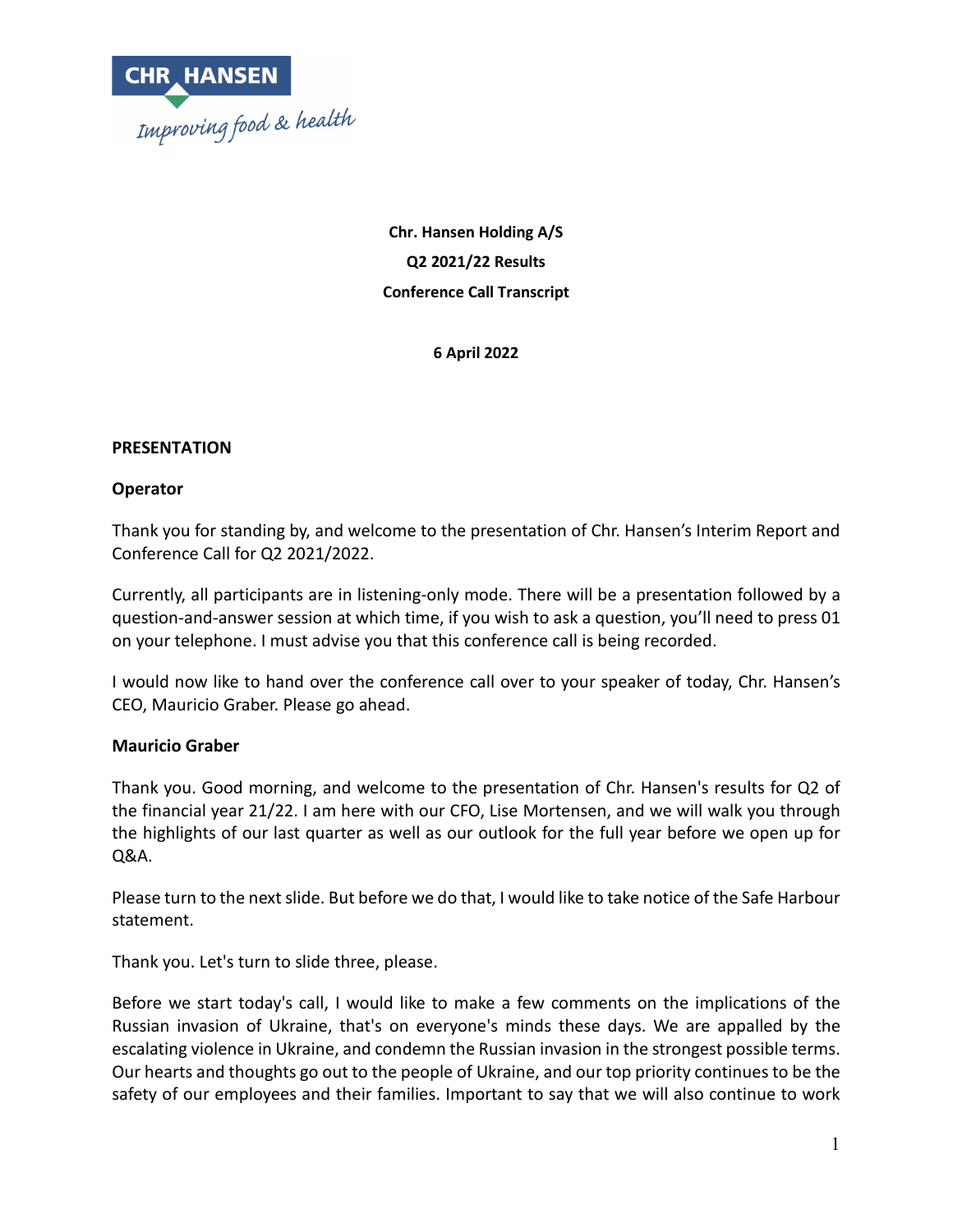

with our Ukrainian customers to support the continued production of dairy products in Ukraine in the best possible way.

As a global supplier to the food and [? 00:02:07] industries, we have responsibilities towards fulfilling the basic needs of civilians for food and health products. This also goes for Russia. And as communicated on March 11, we will therefore, for now, continue to supply ingredients only for basic food and Human Health products in full respect of global sanctions. We are discontinuing supply of products that fall outside of these categories. Additionally, we have decided that profit from our continued operations in Chr. Hansen in Russia during the conflict will be donated to humanitarian aid in support of Ukraine. The donation is expected to be around  $\epsilon$ 1 million to  $\epsilon$ 2 million. We will continue to evaluate the situation as it develops and assess further potential changes in our activities in the coming period.

With these words, let's please move to the next slide, slide four. In a challenging environment, Chr. Hansen continued its strong performance, delivering 14% organic growth in the second quarter. Growth in Health and Nutrition further accelerated, supported by Human Health, while Food Cultures and Enzymes continued its growth momentum driven by its core segments and developed markets.

The Q2 performance took year-to-date organic growth to 12%. Our EBIT margin before special items came in at 27.7%. This is 70 basis points above last year. The improvement was driven by the strong volume development in Health and Nutrition, production efficiencies, as well as positive contribution from currencies, but was partly offset by the higher input cost and general ramp-up of activities. Year to date, the EBIT margin before special items reached 26.2% and was on par with last year.

Free cash flow before special items was  $\epsilon$ 31 million in Q2, and  $\epsilon$ 86 million year to date, meaningfully above last year due to stronger operating cash flow and lower CapEx compared to last year, where we acquired the site in Kalundborg for HMO.

Please turn to the next slide, slide five. If we look at the operational and strategic highlights of the quarter, the focus was very much on commercial execution and safeguarding our strong delivery performance to customers while responding to increasingly inflationary pressures and supply chain challenges. In Food Cultures and Enzymes, cost savings and productivity improvement continue to drive a lot of the dialogues with customers, resulting in new opportunities for bulk conversions and yield-optimising solutions, while growth in add-on concepts such as bio-protection was slower.

Growth in Human Health and HMO accelerated in the second quarter, supported by the rebound of the probiotic supplement market in Europe and the US, high pre-launch activity, new business wins in Women's Health, and strong momentum across all three acquisitions. However, we expect momentum to normalise during the second half of the year.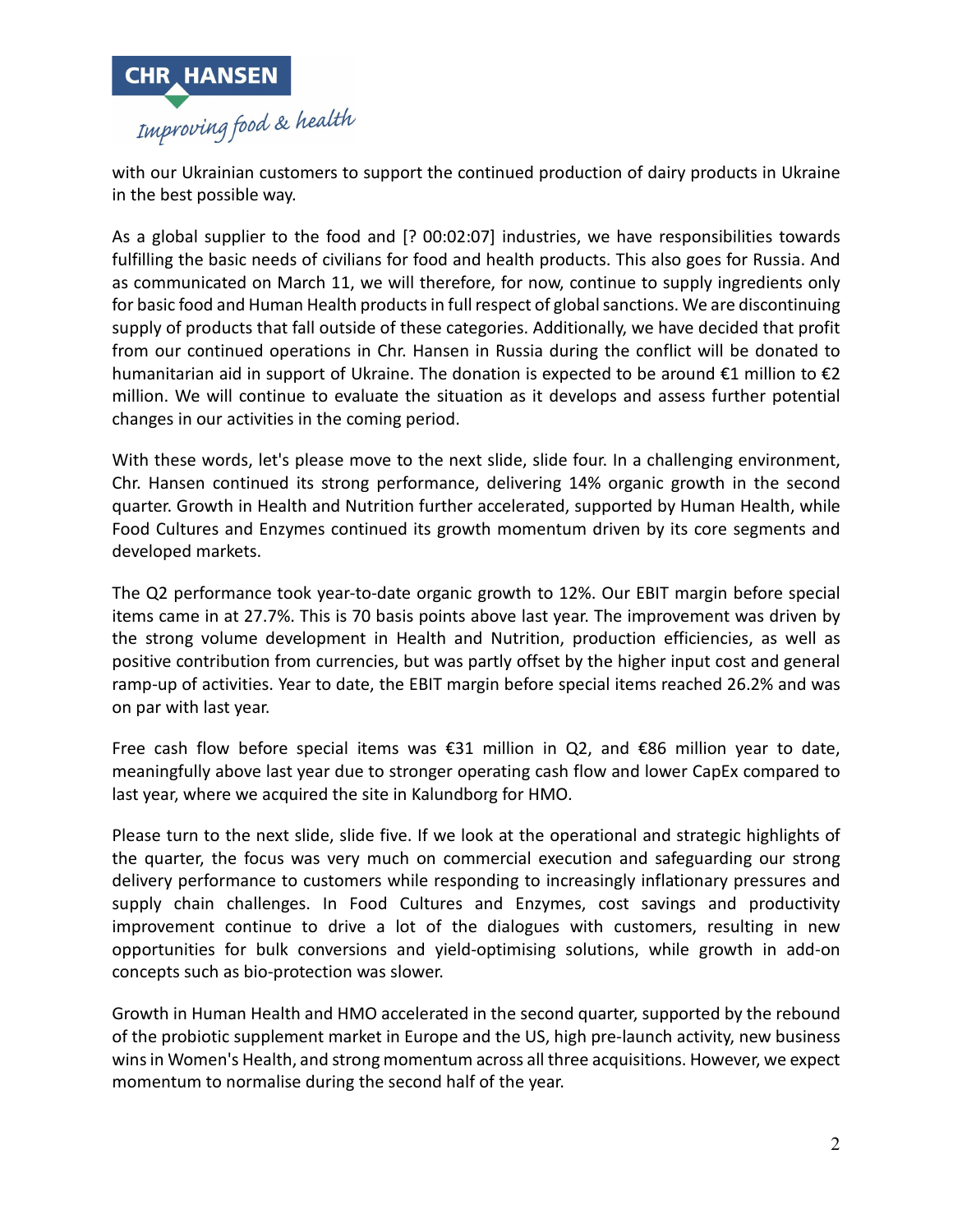

Dynamics in our agricultural business were mixed. While crop farmers have been benefiting from increased commodity prices, Animal Health customers are increasingly under pressure to save costs, with negatively impacted by the selling environment for animal feed products. That said, we continue to see very good growth with our recent launches, for example, GallliPro Fit in poultry. Also, I am very happy to share that in Plant Health, we received the approval for our first biofungicide, which will first roll-out in the US and Brazil, and we also launched the first product through our UPL collaboration in Asia Pacific.

Overall, our licences delivered 12% organic growth in the second quarter, which was, as expected, lower than in Q1, driven by timing of orders. Growth for the first six months combined was 22% compared to 11% for the core business. As inflationary pressures continue to intensify, a key priority during the second quarter were price adjustments. In close collaboration with our customers, we implemented the first increases at the beginning of the calendar year. However, due to the war in Ukraine, overall market volatility and inflationary pressure have further accelerated in recent weeks, and we are implementing a second round of price increases this month. Lise will elaborate more on the implications of this shortly.

Lastly, I would like to mention that, as we communicated on March 24th, Thomas Schaefer has stepped down from his Chief Scientific Officer and member of the Executive Board, effective April  $1<sup>st</sup>$ . I would like to thank Thomas for his contribution to Chr. Hansen, and look forward to working with him in his new role as Chief Scientific Adviser. Henrik Jørck Nielsen, previously leading our Animal Health business, will take over as Chief Scientific Officer and will focus on bringing our commercial and R&D teams even closer together to create a stronger customer-centric organisation and bringing innovations to market faster.

Let's now turn to page six for additional comments on our sales performance. If we look at the top-line performance across the two segments in Q2, growth was, as expected, largely volumedriven. Food Cultures and Enzymes delivered 7% organic growth in Q2 and year-to-date with solid growth in both dairy and food and beverages. Pricing only had a modest impact as increases became effective only towards the end of our Q2 period. Growth in Health and Nutrition accelerated to 26% in Q2, leading to a 20% growth year-to-date, driven by Human Health and HMO that delivered very strong growth, while Animal and Plant Health grew solidly. Pricing was slightly negative as underlying price increases were offset by price settlements in the Plant Health related to our alliance with FMC.

If we look at the regional performance, please turn to the next slide, slide seven. Momentum in emerging markets improved, while we continue to see solid progress in developed markets. I am very pleased to report that all four regions delivered double-digit growth in the second quarter. Europe, Africa, Middle East delivered 13% organic growth in Q2, and 11% year-to-date, driven by a solid sales pipeline execution in Food Cultures and Enzymes and very strong growth in Human Health that was supported by increased activity in the traditional probiotic supplement channel and a strong HMO growth, the latter, however, from a low baseline.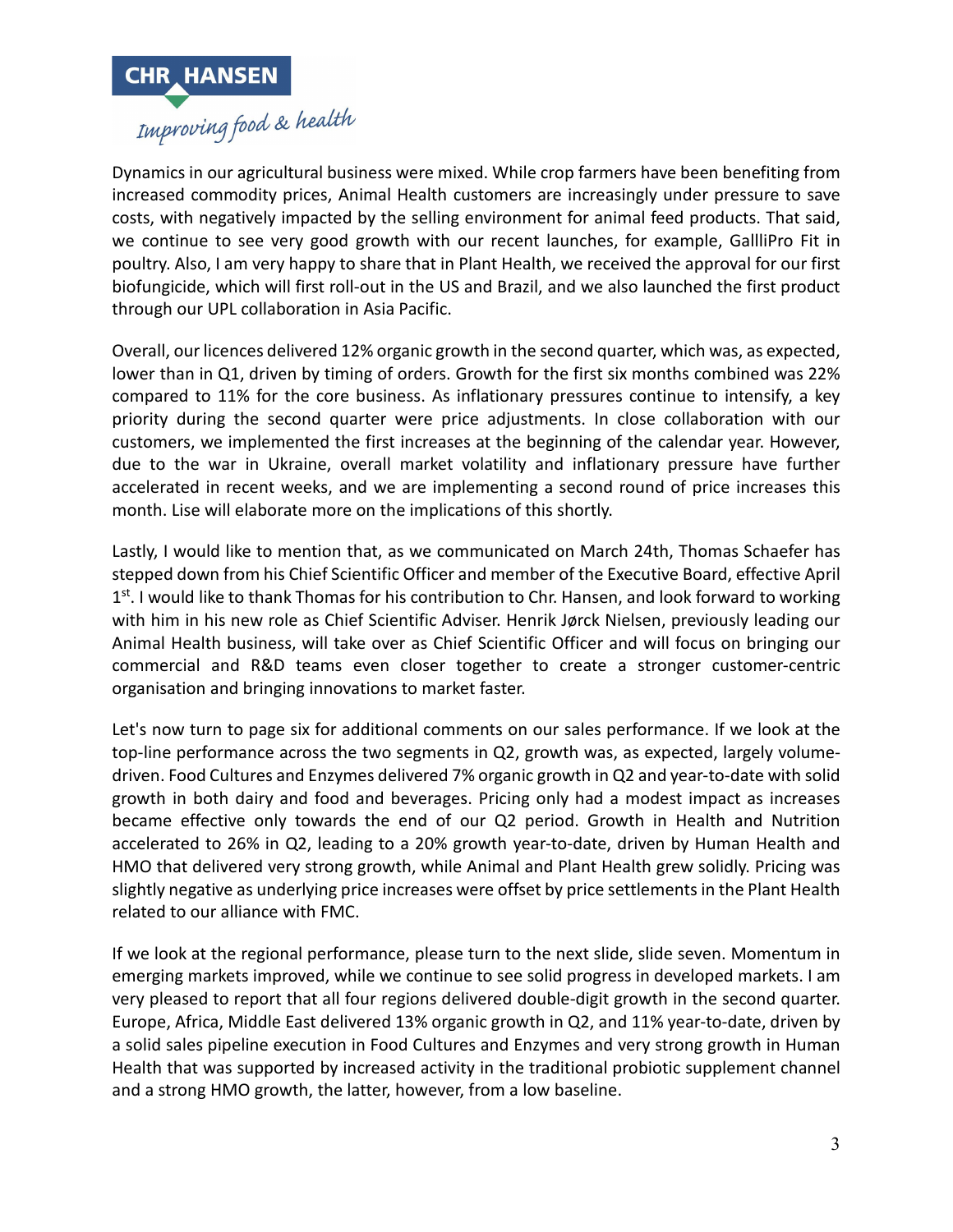

Growth rates in North America remained stable at 12%, with strong momentum in cheese and very strong growth in Human Health, supported by the mentioned high pre-launch activity.

Latin America reported 17% organic growth, leading to 13% growth year-to-date. Food Cultures and Enzymes grew solidly despite continued soft fermented milk markets, while growth in Health and Nutrition was driven by sugarcane sales in Plant Health and good uptake of our animal probiotics.

Lastly, our region Asia Pacific grew 16% in Q2, and 10% year-to-date, with very strong growth in Human Health supported by new business wins in the Women's Health category, as well as solid growth in Food Cultures and Enzymes. Our fermented milk business in China grew slightly, though we remain cautious for the rest of the year as we expect current market dynamics to persist, also in light of increasing dairy production costs and decreased consumer purchasing power.

And with these comments, I would like now to hand over to Lise for the financial review.

# **Lise Mortensen**

Thank you, Mauricio, and welcome also from my side. Please turn to slide eight. Our group EBIT margin before special items in Q2 came in at 27.7%, up 70 basis points. This was largely driven by the scalability benefits from the strong volume growth in Health and Nutrition and production efficiencies, as well as a positive contribution from currencies of approximately half a percentage point. Higher input costs negatively impacted our cost of sales, while operational expenses as a percentage of sales were below last year, in part due to the strong volume growth.

Total EBIT before special items in Q2 amounted to €84 million, which was 20% up compared to last year, and the increase was driven by Health and Nutrition, while EBIT before special items in Food Cultures and Enzymes was on par with Q2 of last year. Year-to-date EBIT before special items amounted to more than €50 million [ph 00:12:40], up 14%.

If we look at the segments, we saw the biggest impact from input cost inflation in Food Cultures and Enzymes. The EBIT margin before special items in Q2 here was 28% compared to 31% last year as production efficiencies and positive impact from currency were offset by higher input costs and higher operational expenses related to increased activity following COVID-19.

In Health and Nutrition, the EBIT margin before special items in Q2 was 27.3%, compared to 19.2% last year. Here, the scalability effects from the strong sales performance, acquisition synergies, and currencies more than offset the higher input cost and the higher activity level.

Given the acceleration of the inflationary pressures, let me elaborate a bit more on the implications for our cost base on the following slide, slide nine. As Mauricio already mentioned, the Russian invasion of Ukraine has further accelerated inflationary pressures, whether it's related to raw materials, energy or logistics. Across our cost base, we are seeing substantial price increases and increasingly challenging supply markets with high volatility. Our number one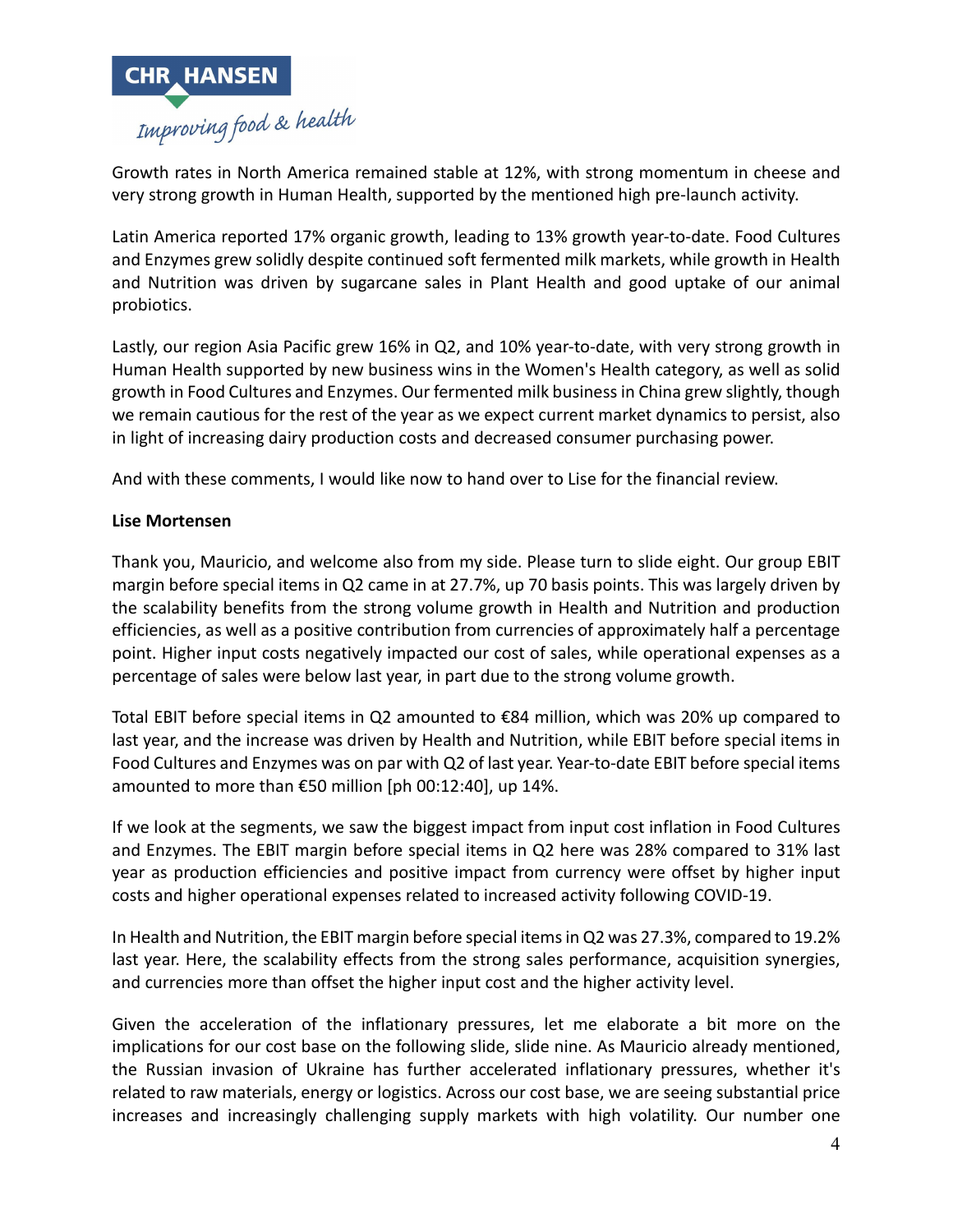

priority remains securing availability of key inputs and our ability to continue to deliver to customers. Energy accounts for approximately 5% of our cost base, and we are monitoring the situation closely, implementing mitigating measures where possible, for example, by shifting volumes from air to sea freight.

Short term, a large part of our energy supply is covered by long-term contracts with fixed prices. But the current energy market developments are likely to have a significant unfavourable impact beyond FY22. To compensate for the increase in input costs, we have adjusted our selling prices in close collaboration with customers. First price adjustments have been implemented at the start of the calendar year across our different business units, and in addition, we will implement an additional price surcharge for all customers, which is introduced this month.

In sum, this should bring our pricing contribution to organic growth for the full year up to between 2% to 3%, compared to previously-estimated, between 1.5% to 2%. However, the price increase has come with a certain timing delay. They will not be sufficient to fully compensate for the higher cost base by the end of this financial year, which is the key driver for our adjustment to the FY22 EBIT margin outlook from previously 27% to 28% to now 26% to 27%.

With these comments, let's move to the next slide, slide ten, for the cash flow. Free cash flow before special items stood at €86 million year-to-date, compared to €35 million last year, driven by a strong operating cash flow and lower investments in property, plant and equipment as last year was impacted by the acquisition of the Kalundborg site. The increase in the operating cash flow before special items [? 00:16:34] €108 million last year to €131 million was driven by higher operating profit. Return on invested capital, excluding goodwill, was 22.6% compared to 22.1% last year. The increase was driven by the strong sales performance in Health and Nutrition, while the return on invested capital in FC&E was down compared to last year due to the negative impact from higher input costs and a general ramp-up of activities.

Let's now move to the next slide, slide 11, for the outlook. Starting with the organic growth, we have adjusted the outlook upwards from 5% to 8% previously to now 7% to 11%, supported by the strong performance in the first half of FY22. However, the widening of the range with only six months left of the year underlines the increased uncertainty that we are facing right now.

Let me go through some of the key drivers for the adjusted guidance. If we first look at what drives the guidance up, then this is much due to the strong performance in the first half in Human Health. This we do expect to somewhat normalise in the rest of the year as we did see a very positive impact from early ordering ahead of new product launches by customers, especially in North America in Q2. Secondly, we expect to see an increased impact from pricing initiatives in the second half, and we now expect pricing to contribute between 2% to 3% for the full year. We have also included a small positive impact from euro-based pricing, mainly in Turkey and Russia, of up to half a percentage point based on the current exchange rate levels. The assumption is highly uncertain, especially related to the Russian rouble.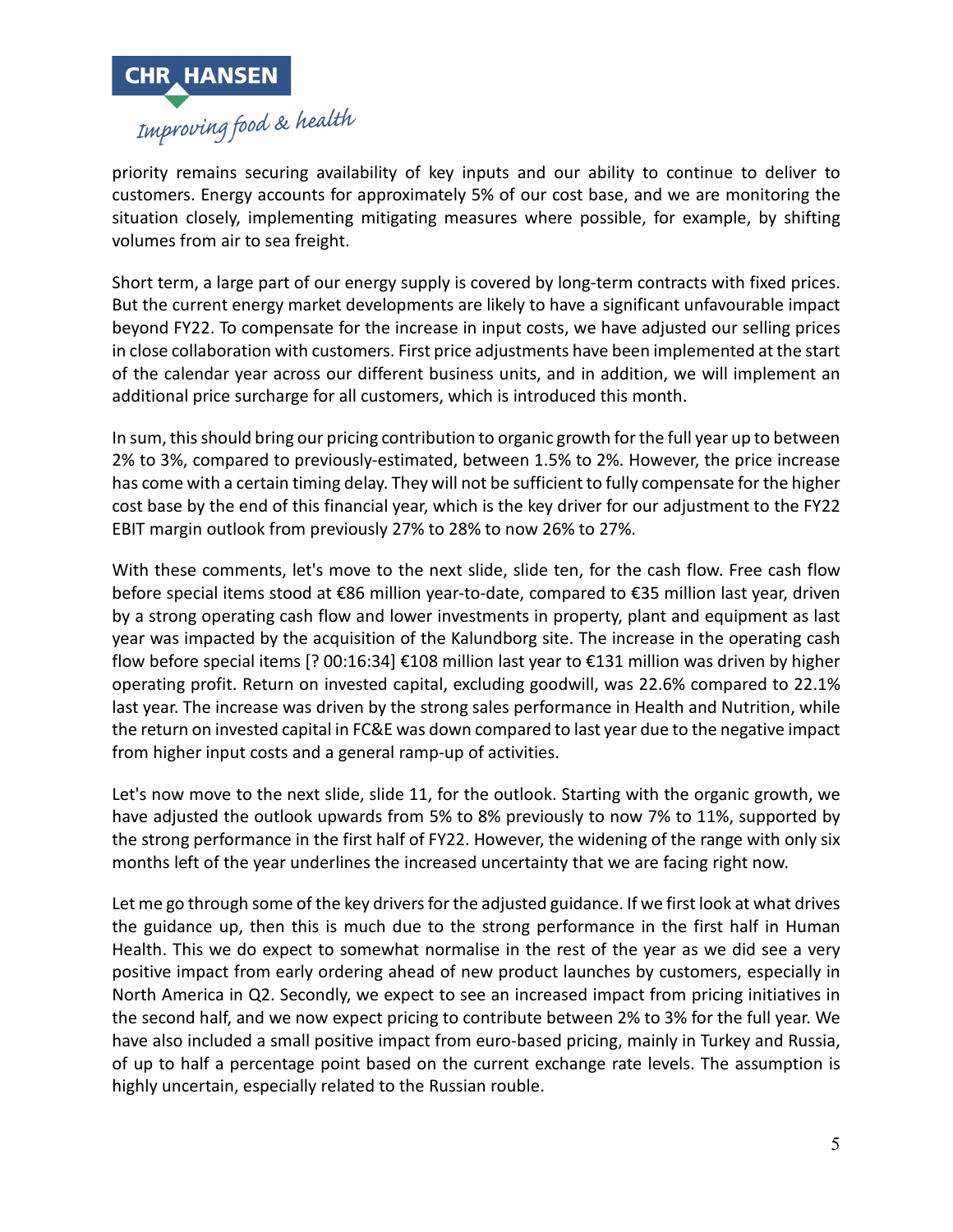

Staying with the implication from the Russian invasion of Ukraine, we will, as explained by Mauricio, for now, continue to supply ingredients only for basic Food and Human Health products in full respect of global sanctions. Given the situation, we have reduced our sales outlook for Ukraine, Russia and Belarus. However, the areas are still assumed to account for between 2% to 3% of total sales in the second half.

Moving to profitability, the EBIT margin before special items is now expected to be between 26% and 27%, compared to the original expectation of 27% to 28% and despite the increase in organic growth. The adjustment is mainly due to the accelerated inflationary environment, which is only partly offset in this financial year by adjustment in the selling prices. The margin is also expected to be impacted by actions to protect against supply chain disruptions and to a smaller extent, the donation of profit from continued operations during the conflict in Chr. Hansen LLC, Russia. While acknowledging the moving parts in the outlook, we expect that the net impact from this to be largely neutral on the implied absolute EBIT level range, compared to our previous guidance on organic growth and EBIT margin. This also means that the free cash flow before special items is still expected to be around 140 million to 170 million.

And with this, I would like to hand back to Mauricio.

# **Mauricio Graber**

Thank you, Lise. The performance in the first half of the year provides a robust foundation for Chr. Hansen to deliver on our ambitions this year. Responding to accelerating inflationary pressures and increased macroeconomic uncertainty, we are adjusting our outlook by upgrading our organic growth revenue target to 7% to 11%, lowering our EBIT margin expectations short term to 26% to 27%.

Fiscal year 22 is a year of execution for Chr. Hansen, and we remain focused on advancing our 2025 strategic agenda, while mitigating any potential disruptions from supply constraints and managing our cost base tightly as a response to accelerated inflationary pressures. Macroeconomic and political risk has increased substantially as a consequence of the Russian invasion of Ukraine, and we will continue to do our utmost to support our employees and customers during these challenging times.

Thank you for your attention. And with this, I would like to open the question-and-answer session.

# **Q&A**

# **Operator**

Thank you. If you have a question for the speakers, please press 01. Kindly limit yourself to two questions. However, feel free to join the queue again. In the interest of fairness and time, please limit yourself to two questions per turn. You can then re-enter the queue and ask further questions. Please hold until we have a first question.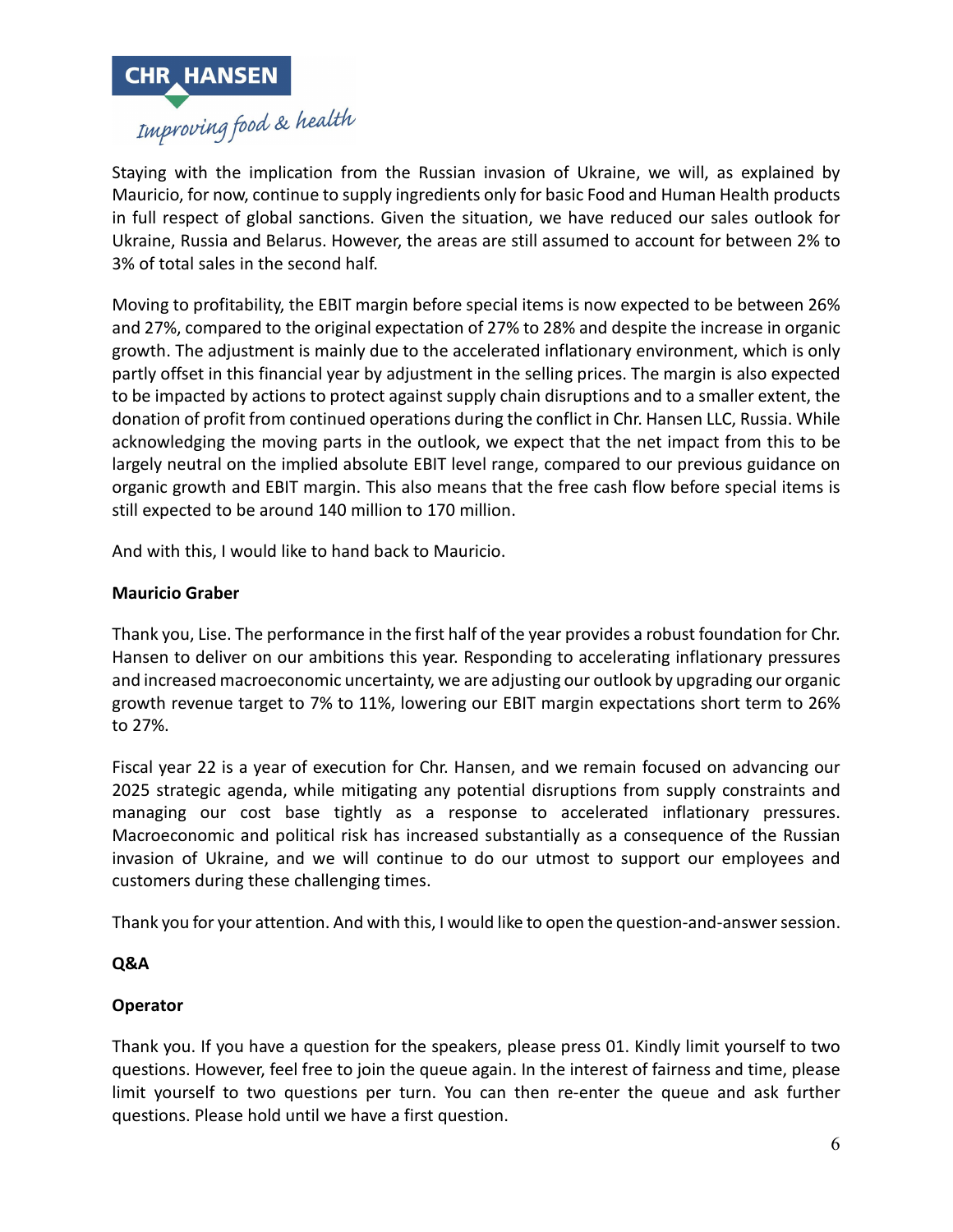

Our first question comes from Alex Sloane with Barclays. Please go ahead.

# **Alex Sloane**

Hi. Morning, all. Thanks for the questions. I've got two, if that's OK. The first one, just on the margin guidance, I think implies around 200-basis-points contraction in the second half, and I appreciate the colour you've given on the reasons behind that. Should we expect that pressure to continue a broadly similar magnitude into the first half of the next fiscal year? Or will pricing action already be mostly compensating by that point? I note that your medium-term target for fiscal 25 is still for a margin above 30%, but any comments on, at this point, how you feel about consensus margins for fiscal 23?

And the second one, any comment that you can make on the major IMF recall in the US and how that might impact your business in the second half or next year, and whether you can confirm in HMOs that you do have more than one customer in the US would be helpful. Thanks.

# **Mauricio Graber**

Good morning, Alex. Thank you for your questions. I will take the second part of your questions about infant formula, address that, make some general comments on the margin before I pass it to Lise for more specifics. I don't want to comment on customers' recall or specific situations. I think they are best to comment on that. The only thing that I can reaffirm is that, as we have seen in the first half of the year and in Q2, our HMO business continued to deliver on the direction that we have provided. We expect that business to grow above 20% for the year and we see good tracking on our HMO business. And we do have more customers – more than one customer – and continue to sign up more customers for our HMO solutions, where we are commercialising the top five HMOs and are producing those successfully.

As for your questions on margins, we have confirmed our long-term financial ambitions. We want to be clear about that. We are not giving a guidance on fiscal year 23. Lise can comment on the details, but a good point for you to think is we are saying that the prices are implemented with a time delay. Therefore, there will be a positive carry-over from pricing as we enter fiscal year 23. But Lise, on to you.

# **Lise Mortensen**

Yes, I can maybe add that it's fair to say that whatever we are doing right now, implementing price increases on an annualised basis once implemented, is offsetting the extra costs that we are looking at the moment. And then, we live in uncertain times inflation-wise, accelerate again, and then we will go out with further price increases. I think that's also very much the name of the game in the markets these days.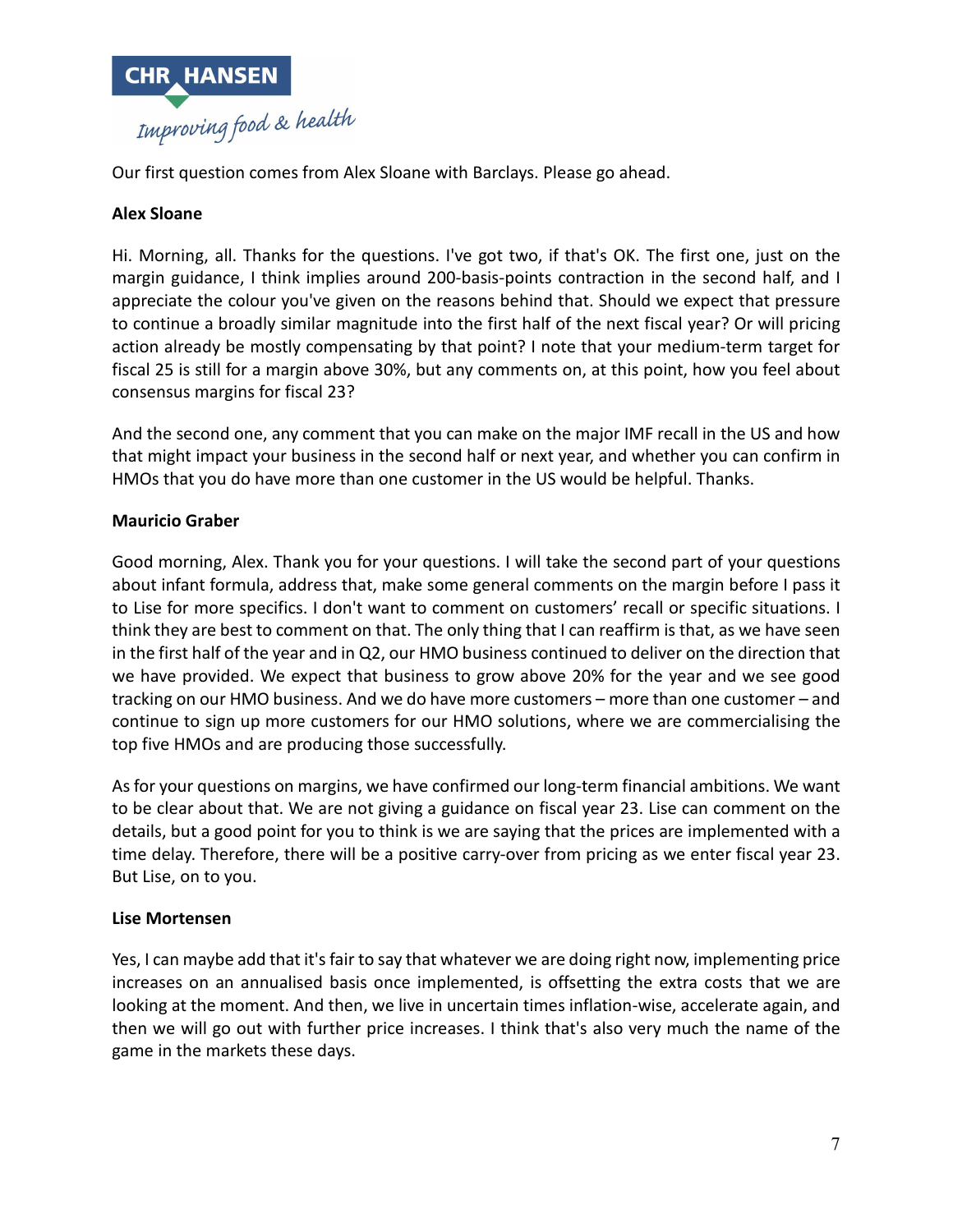

# **Alex Sloane**

Thank you.

# **Operator**

Our next question comes from Christian Ryom with Nordea Markets. Please go ahead.

# **Christian Ryom**

Hi. Good morning, and thank you for taking my questions. I have two as well. First is the phasing of the impact of price increases on the topline this year. You've implemented price increases here at the start of the calendar year. You're now implementing more here in April. When we look into the next fiscal year, the annualisation impact of the price increases implemented in this fiscal year, how will that play out? Will we see a pricing increase next year that could actually be larger than the impact that we're seeing this year from the increases already being implemented or in the process of being implemented? That's the first question.

And then, the second question is whether you can comment on the impact of the latest COVID-19 wave in China and how that might be impacting your outlook for that market. Thank you.

#### **Mauricio Graber**

Thank you, Christian. I'll take the question on China and pass it on to Lise for pricing. You're right to point out, actually, the lockdowns in China are becoming quite severe. We see that in the ability to continue to see a positive development on the market. Transportation is under pressure. Execution of normal business practices is under pressure. I know that our team has limited ability to visit customers in China. So, given that, I think we are: a) quite positive that we were able to have a slight positive development on our business in China. As I've said, we don't expect any significant growth in the underlying fermented category in China, but we believe that our business in China will be flat-to-slightly-positive for the year. It just doesn't enable us to further accelerate the commercialisation and momentum with customers, given the strong implementation of the lockdowns in China.

Lise, you want to comment on the pricing [? 00:28:35]?

#### **Lise Mortensen**

Yes, of course. Obviously, we don't give guidance at this point in time for the next fiscal. But you are right to assume that a full-year impact, everything else being equal – and that's very, very tough to say at this point in time – will be above 3%.

# **Christian Ryom**

OK, great. Thank you very much.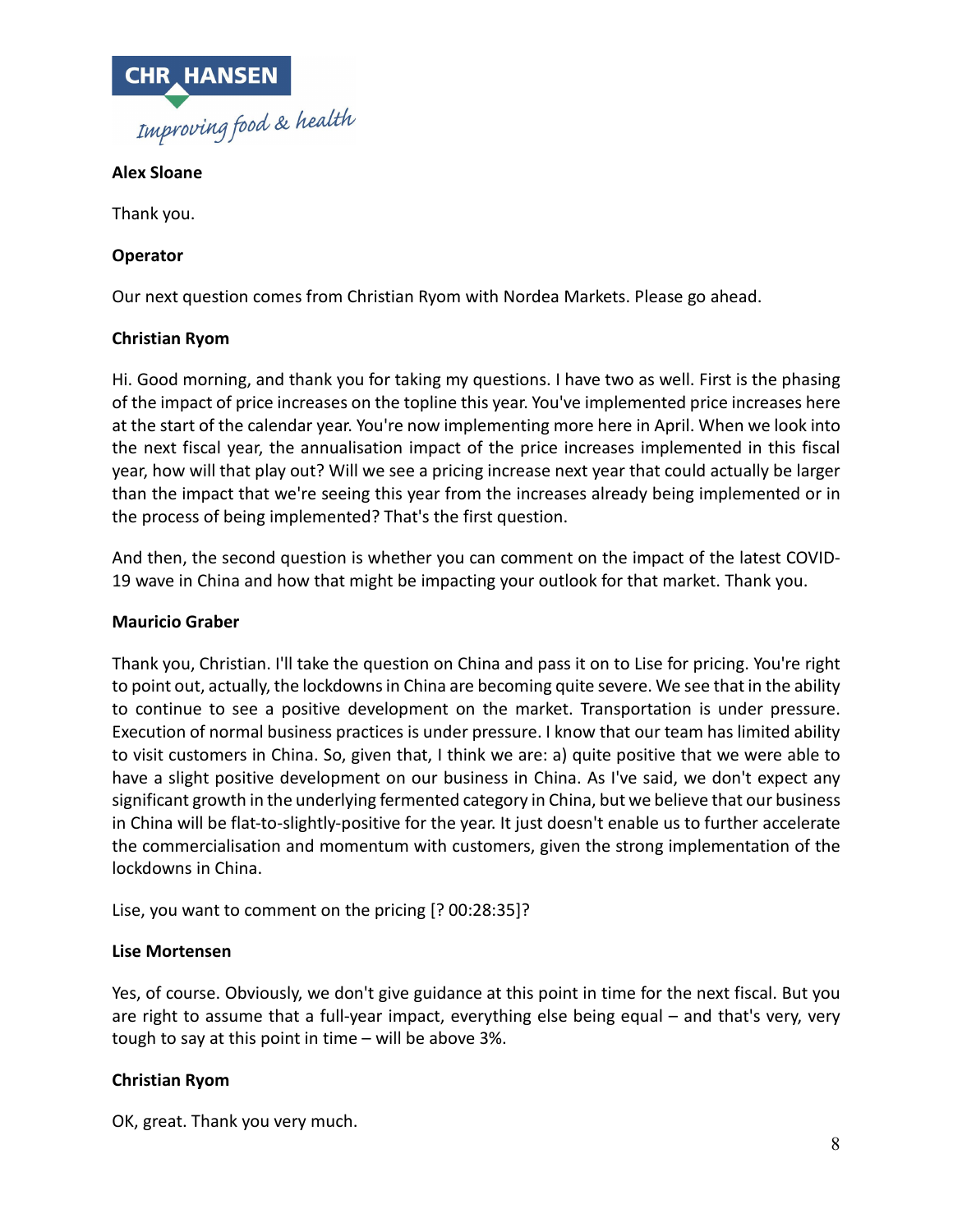

# **Operator**

Our next question comes from Søren Samsøe with SEB. Please go ahead.

# **Søren Samsøe**

Hello, everyone. First, I had a question regarding Health and Nutrition. You, of course, saw very strong organic growth. And as I understand it, you assume that there has been some stockbuilding. But have you actually heard anything concrete from some customers? Historically, you have been quite good at saying one or two customers have been the cause of that. But have you received any concrete info from your customers that there has been stock-building? And secondly, what have you actually built into your guidance? Have you already assumed that it's stockbuilding so that growth would come down significantly in second half in Health and Nutrition? Thank you.

### **Mauricio Graber**

Thank you, Søren, for the good question. And obviously, in Health and Nutrition, and particularly Human Health, was a strong driver of our Q2 performance. As I said, the growth in Human Health in Q2, just to continue to give you more colour, was strong across key categories in all regions. We saw strong growth in the Women's Health category in Asia, and that was driven by the combined strength of our Urex platform, with the HSO acquisition, as well, of the Astarte strains. So, I'm very happy to see that acquisition, and our strategy and our bet in the Women's Health category playing out.

Second, Europe benefited from the more dynamic, traditional channel growth, where it plays to the strength of our Chr. Hansen legacy business together with our strength to solution and flexibility and broader offering following the acquisition of UAS Labs. I don't believe in any of those markets there has been any inventory build-up. OK? When you go to the US, the US growth was largely driven by new launches and strong volume demand from customers. And I would not say inventory or stock-building, but yes, pipeline-building for the new launches that are largely taking place this spring. What we said is we expect the growth to normalise in H2, not to go negative. But we have seen very substantial growth in Q2. We see continued good momentum in our Human Health business, and we expect that to normalise to the growth we have seen before. So, it's a positive development in our Health and Nutrition business driven by Human Health.

# **Søren Samsøe**

OK, thanks. That's helpful. If I could just take one more question regarding the margin and the impact from price increases. As I understand you, and please correct me if I'm wrong then, you won't see the real positive impact to margins of price increases until maybe some time in Q4, but mechanically, without giving guidance or anything, then if you don't get as big and fast price increases next year in raw material prices, will your price increases then hit more for the full year next year positively on the margin?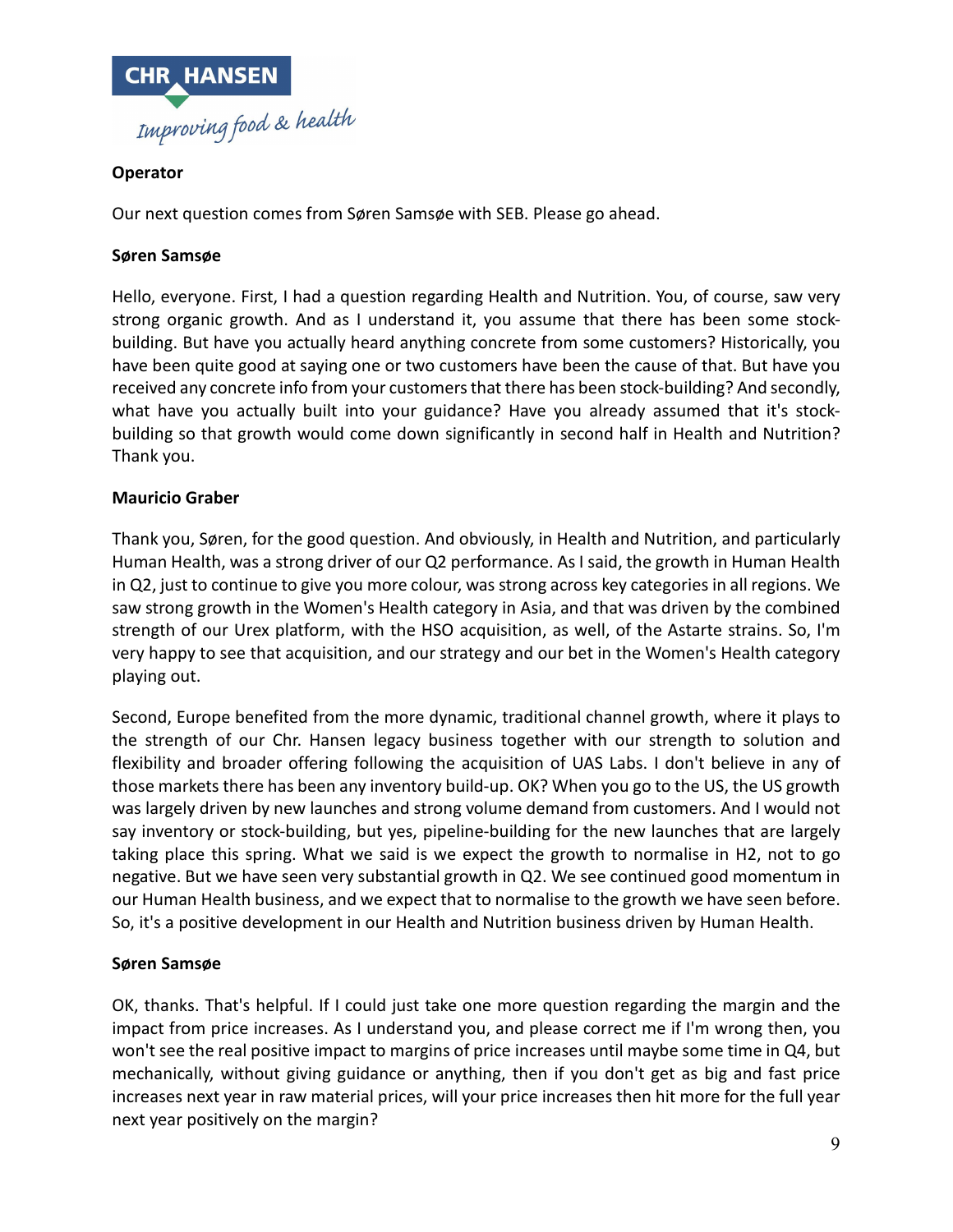

# **Mauricio Graber**

Søren, we have implemented the first round of price increases at the beginning of the calendar year. Obviously, part of those price increases will have a positive impact as of Q3 and Q4. We are implementing a second round of price increases this month that will have limited impact on Q3, more impact on Q4, and the combine of the first round and second round will obviously have a carry-over effect into next year. And I think what Lise explained is that, assuming no further inflation, these price increases will compensate the inflationary input costs that we have seen this year. Should there be additional inflation, then we will need to go with another round of price increases.

Does that clarify your question? Or, Lise, is there any anything more we want to add on this?

# **Lise Mortensen**

No, I think that's pretty much it.

# **Søren Samsøe**

OK. So, it doesn't sound like you're seeing a reset of the market. I also assume that you remain confident your long-term or mid-term margin expectations of more than 30%?

# **Lise Mortensen**

Exactly. That's also what we say in the announcement. We do acknowledge that it's very uncertain times, but this is still our ambition.

# **Operator**

Our next question comes from Lars Topholm with Carnegie. Please go ahead.

# **Lars Topholm**

Thank you. Congrats with an exceptionally good quarter. Well done. I have a couple of questions as well. Going back to the discussion about price increases, I would like to understand for H2 alone, what kind of price impact you are seeing? It was +1% in FC&E in the first half of the year and neutral in Health and Nutrition. If it's true, 3% for the full year, does that mean 4% or 5% for H2? And if it does, what does that imply about your guidance for volume mix? Because as I see the low end of your guidance, total organic growth should be around 2%. And if there's 4% coming from price, that implicitly means volume mix could be negative. I just wonder if that's correctly understood.

And then, I have a follow-up question on the margin discussion because, Lise, you explained that energy costs are hedged near term, but when that hedge runs out, there will be a visible impact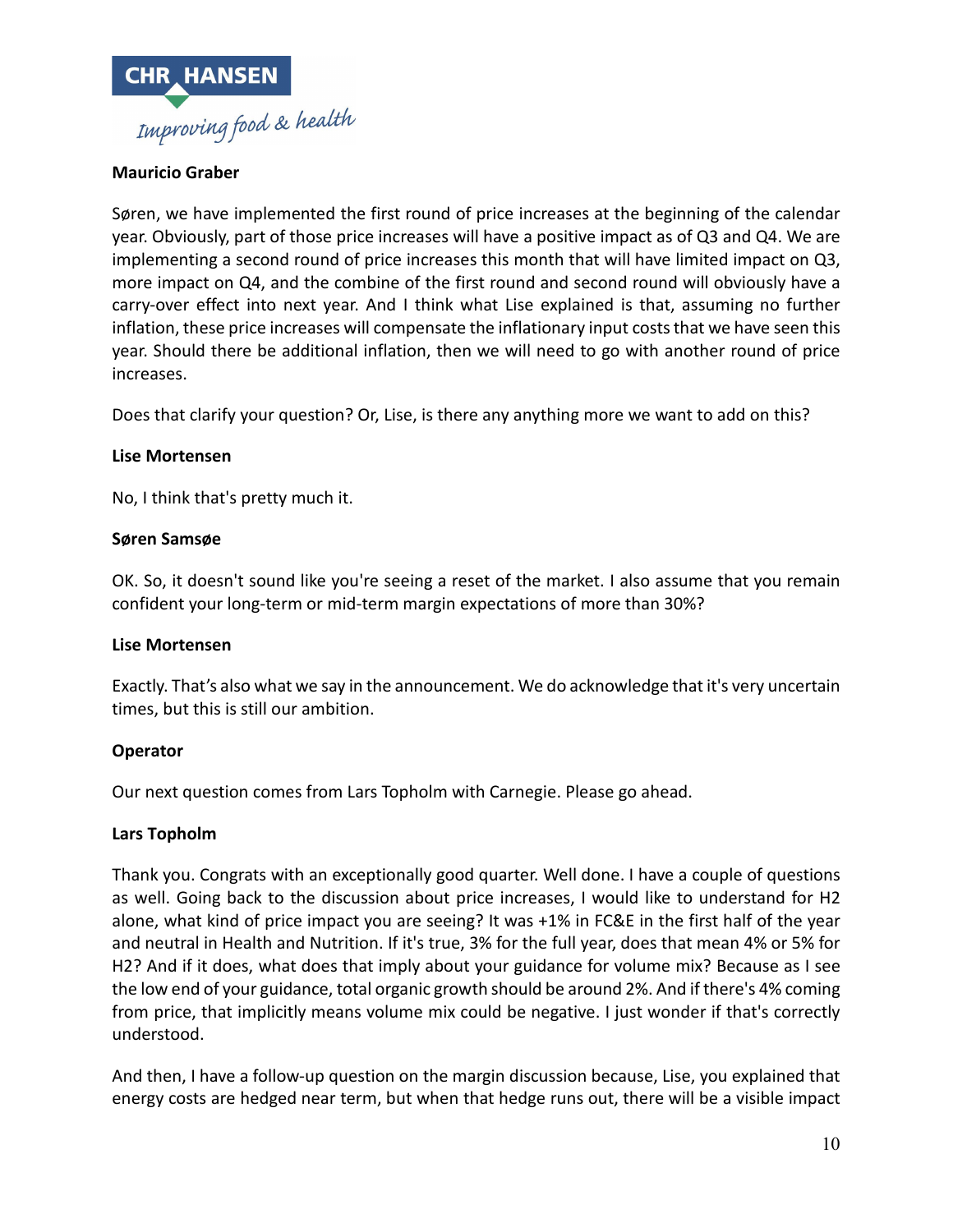

on your input cost. Is that impact handled by the price increases you are implementing this month? That was the question. Thanks.

# **Mauricio Graber**

Lars, thank you, and thanks for the congratulations on Q2, words that we receive with a lot of humbleness. And I think my thanks go to all of our employees that have really worked under very challenging conditions to deliver a strong growth and a strong profitability in the first half of the year. So, I'm sure people really receive a lot of pride on your words. Thank you for that.

Lise, you want to comment on the questions around pricing for H2 and the margin and energy question?

# **Lise Mortensen**

You're right to assume, Lars, that the pricing impact isolated for H2 will be probably in the range of 4% to 5%. So, that's true. And then, you talk to the lower end of the guidance, and that's exactly, as I also said, that we have actually widened the range in times of uncertainty. And in particular, the situation with Ukraine, Russia, that is the scenario that could potentially take us as low.

### **Lars Topholm**

And then, price increases, if they cover the energy cost increase you see after your energy hedging--?

# **Lise Mortensen**

I can talk to that also, Lars. Remember that energy cost is only 5% of our cost of sales. So, of course, it has an impact for us, but it is fair to assume that in the greater scheme of things, this is something that can be managed within what we are doing now. And then, of course, again, I have to say, this is everything else being equal, because we don't know whether we need more rounds of price increases. And if we need them, we'll make them.

#### **Lars Topholm**

That's very clear. Thank you for answering my questions. I have another one, but I will jump back in the line. Thanks.

# **Mauricio Graber**

Just in closing, Lars, I would say that we have continued to see good momentum in our volume growth. I think, when you look at Food Cultures and Enzymes in our solutions, they represent a small percentage of the cost for customers. So, obviously, no pricing negotiations with customers are easy, and every conversation about prices takes a lot of energy and time in our organisations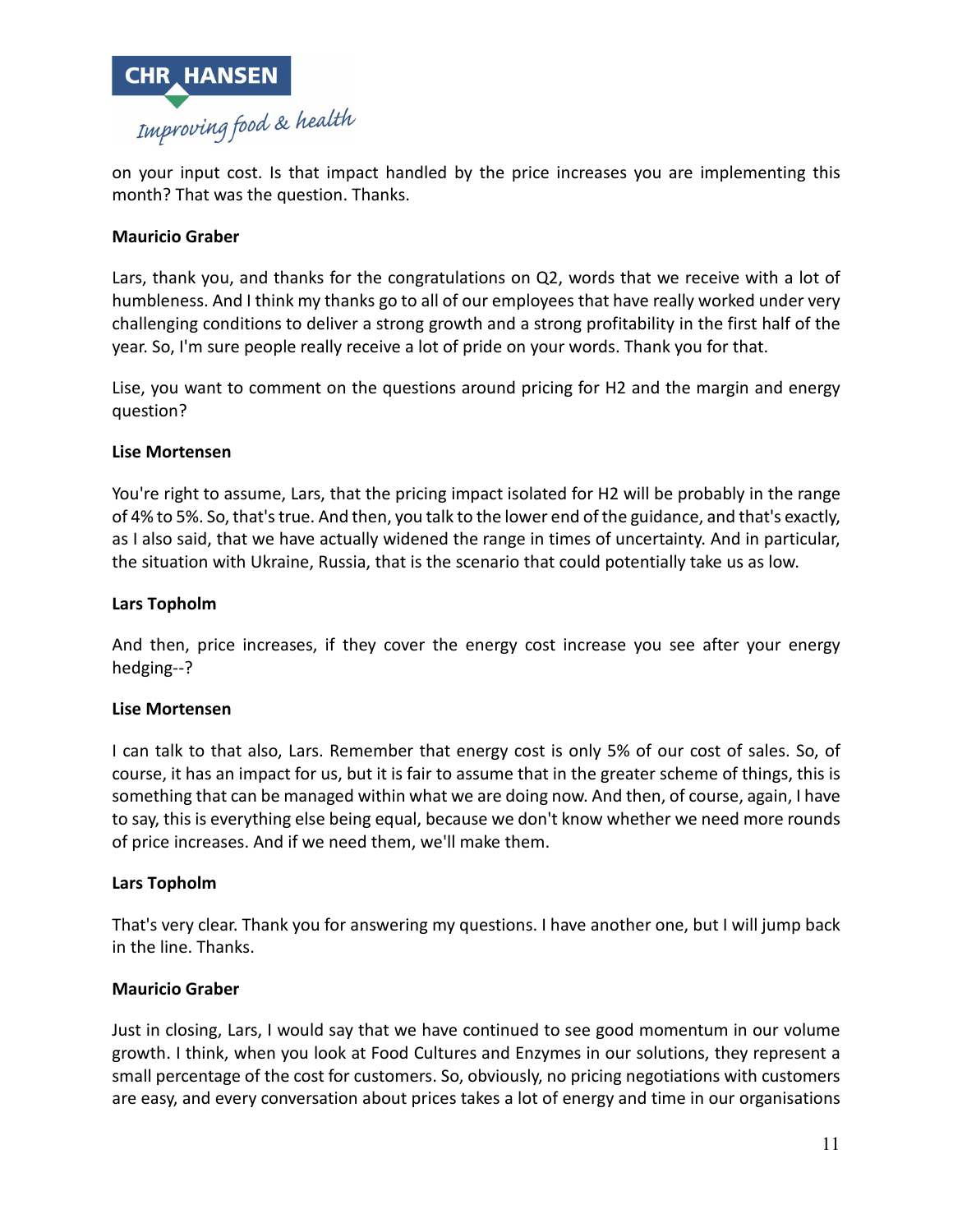

and the customers' organisations, but we have not seen a volume impact due to the specific pricing negotiations with customers.

# **Lars Topholm**

I understand that, Mauricio, but even though you are a small part of input costs, I think everybody else who represents the rest of your customers' input costs are also increasing prices. So, maybe it's not that straightforward, but I hear what you say.

### **Mauricio Graber**

Absolutely right.

# **Operator**

Our next question comes from Georgina Fraser with Goldman Sachs. Please go ahead.

# **Georgina Fraser**

Hi. Thank you. Good morning, Mauricio and Lise. Thanks for taking my questions. I was wondering if you could elaborate a bit on your costs by breaking out which are the key items that have been driving your margin headwind expectations? Maybe if you could give us a sense of the split of the headwinds between freight, logistics, packaging, and raw materials, or at least a sense which are the biggest pain points? And maybe if you could also remind us what percentage of costs are carbohydrates for fermentation?

And then, my second question is, and I think, Lise, you might have slightly answered this already, but if you could say a bit more, your new growth and pricing guidance implies quite a range of volume outcomes for just the second half of the year. So, just if you could elaborate a bit more on what's driving the uncertainty there, given we're already six months in. Thank you.

# **Mauricio Graber**

Thank you, Georgina. I think we have provided in the call a good breakdown of our cost without getting into more competitive, sensitive information. I would pass it on to Lise, but I think unlikely we split that any further down from the nice pie chart we have provided.

On your question about volume. You're right. I think I would reiterate, it's uncertain times. I think the lower end of our guidance would imply a slowdown in volumes that go from Russia, Ukraine to Eastern Europe, and a general slowdown in momentum in the second half. But we're obviously optimistic on the upper end of our guidance to continue to see normalised volume with the benefit of the price increases that was just mentioned in the answer to the last call.

Lise, I'll pass it to you for the question on the cost breakdown.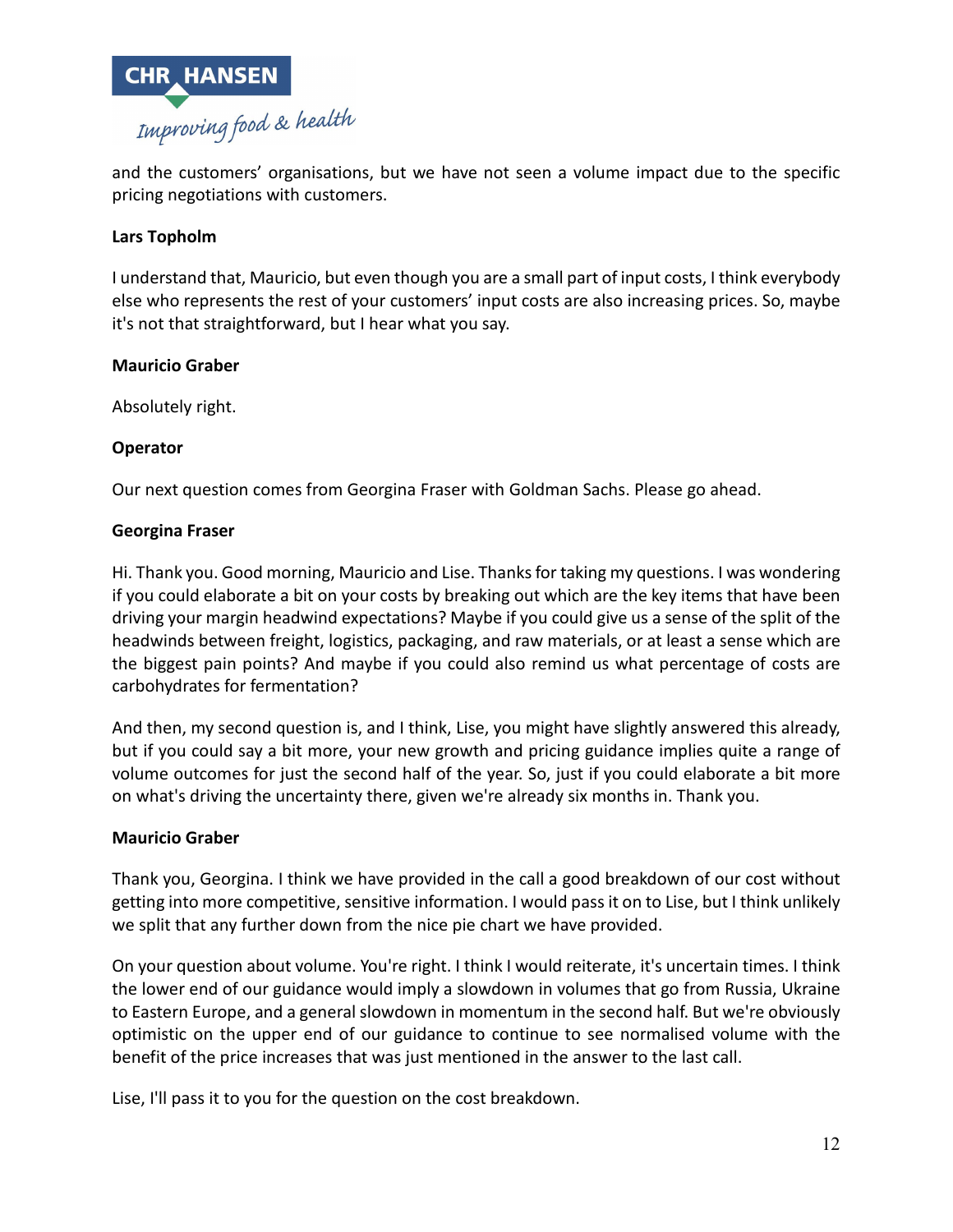

# **Lise Mortensen**

I can confirm, Mauricio, that what we shared in the slide nine, this is where the comfort level lies with us in terms of sharing details on our cost breakdown. But one important point is, of course, that energy is one of the very highlighted points, and we wanted to share that that is only around 5% for us.

# **Georgina Fraser**

I think the key thing that I was looking for is really if you could just break out what might be a soft commodity exposure versus a petrochemical exposure, which would be the energy, the freight, the logistics, and packaging, right? If you could help us on that.

# **Lise Mortensen**

Unfortunately, Georgina, we don't share those details.

# **Georgina Fraser**

OK. Great. Thank you.

#### **Operator**

Our next question comes from James Targett with Berenberg. Please go ahead.

#### **James Targett**

Hello. Good morning, everyone. A couple of questions. Firstly, I'm going to try and come back on the cost base. My question is really not on a breakdown of cost, but it's really on what level of inflation you are baking into your margin guidance for this year for your cost base. And also, maybe what level of cost efficiencies that you're also expecting to deliver. I'm really just trying to understand the moving parts and the cost base to get to your margin guidance. So, the inflation figure will be particularly helpful.

And my second question is on Russia. Can you just remind us how the Russian business is split relative to the Group in terms of FC&E and Health and Nutrition, and what the growth rates have been of Russia historically, to get an idea if it has been accretive or not to Group growth? And also, if your customer mix in Russia is very regional, or local, or there's a big international exposure there? Thank you.

# **Mauricio Graber**

Thank you, James. I will take the question on Russia, and pass it on to Lise on cost inflation. Russia, historically, is a market that has a heritage of dairy products, for sure. It has gone through different phases. There was the time of the ban of European cheeses to Russia that largely developed a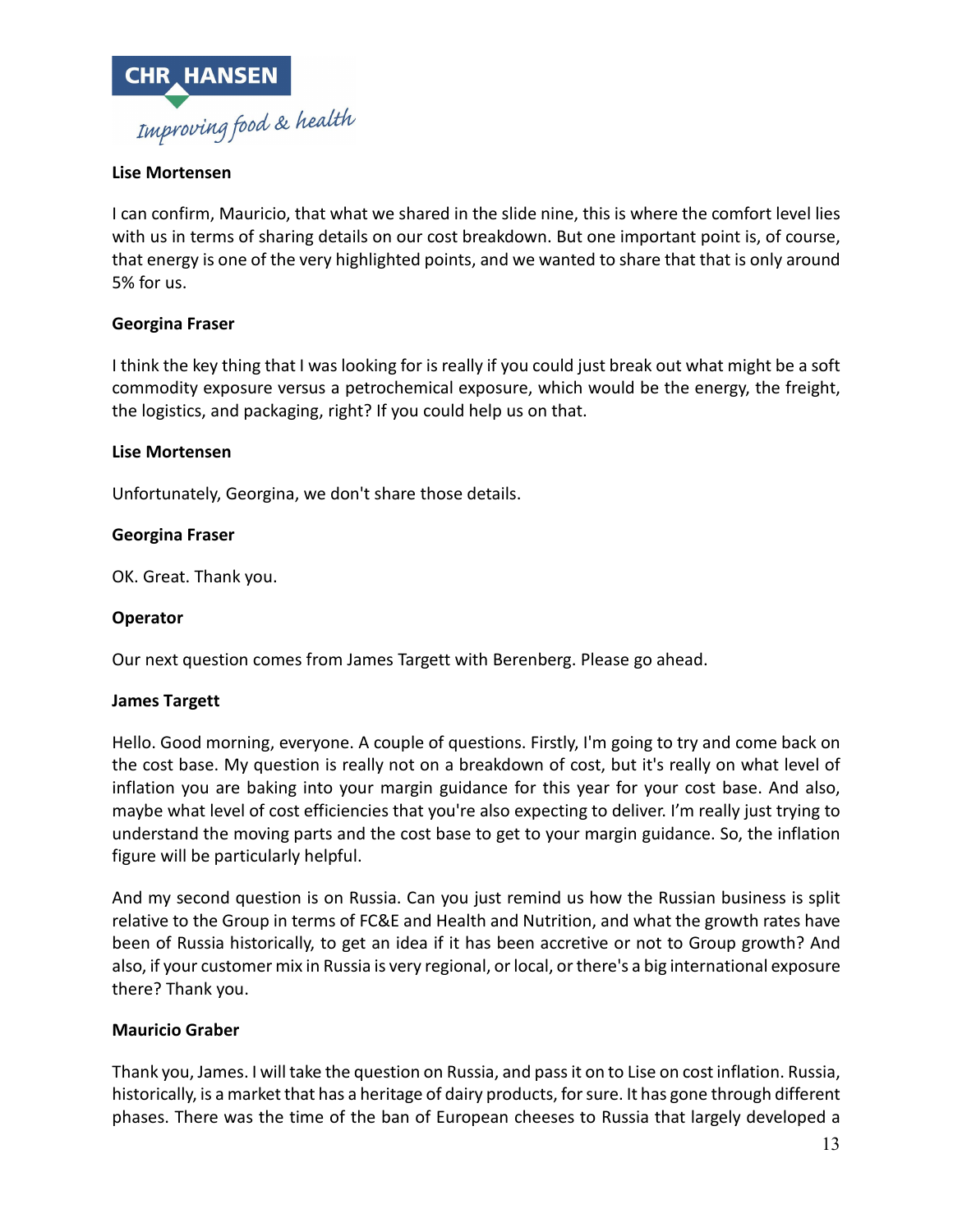

local cheese and dairy market in Russia. I will not go into details of growth by market, but if you want to make an assumption, you can just take the average of our EMEA growth and apply that to Russia. So, I would say it's not a particularly high-growth market or a particularly low-growth market probably [? 00:44:25] over the period.

As far as the customer composition, it has a composition of a balance between international customers and local customers. When you talk about international customers that have a large presence in the market, you have the large international companies that have made investments in Russia that are part of our customer base as well as local customers. Limited component, I would say, of regional customers.

Now, to your part of the question of Health and Nutrition and Food Cultures and Enzymes, most of the business in Russia is really Food Cultures and Enzymes, limited in Human Health. And we have stopped everything that we consider non-essential. So, basically, we are not selling wine cultures, Animal Health products, Plant Health products. We really focus on dairy, Food Cultures and Enzymes and Human Health, infant formula and probiotics. But most of the business is really related to dairy and Food Cultures and Enzymes.

Lise, on to you for the cost inflation.

# **Lise Mortensen**

As I said, James, the reason behind taking our EBIT margin expectations down is the accelerated inflationary pressure. As such, we don't see any production disruptions coming in here. The cost inflation to our cost base is assumed to be in the round of 10%.

# **James Targett**

OK. That's very helpful. And, just in terms of cost efficiencies, I'm just trying to understand if these are being stepped up significantly this year, if there's any way you could size the level of cost efficiencies this year versus a regular year.

# **Mauricio Graber**

It's a good question, James, because if you look at the equation, we will pass on price increases to compensate for the input cost inflation. And then, we will continue to drive our productivity improvements as a way to drive our margin expansion. That means that, in an inflationary environment, we need to double down on our productivity opportunities across all the different areas in Chr. Hansen, and that's a key priority for us as we look at the path forward.

# **James Targett**

OK. Thanks very much.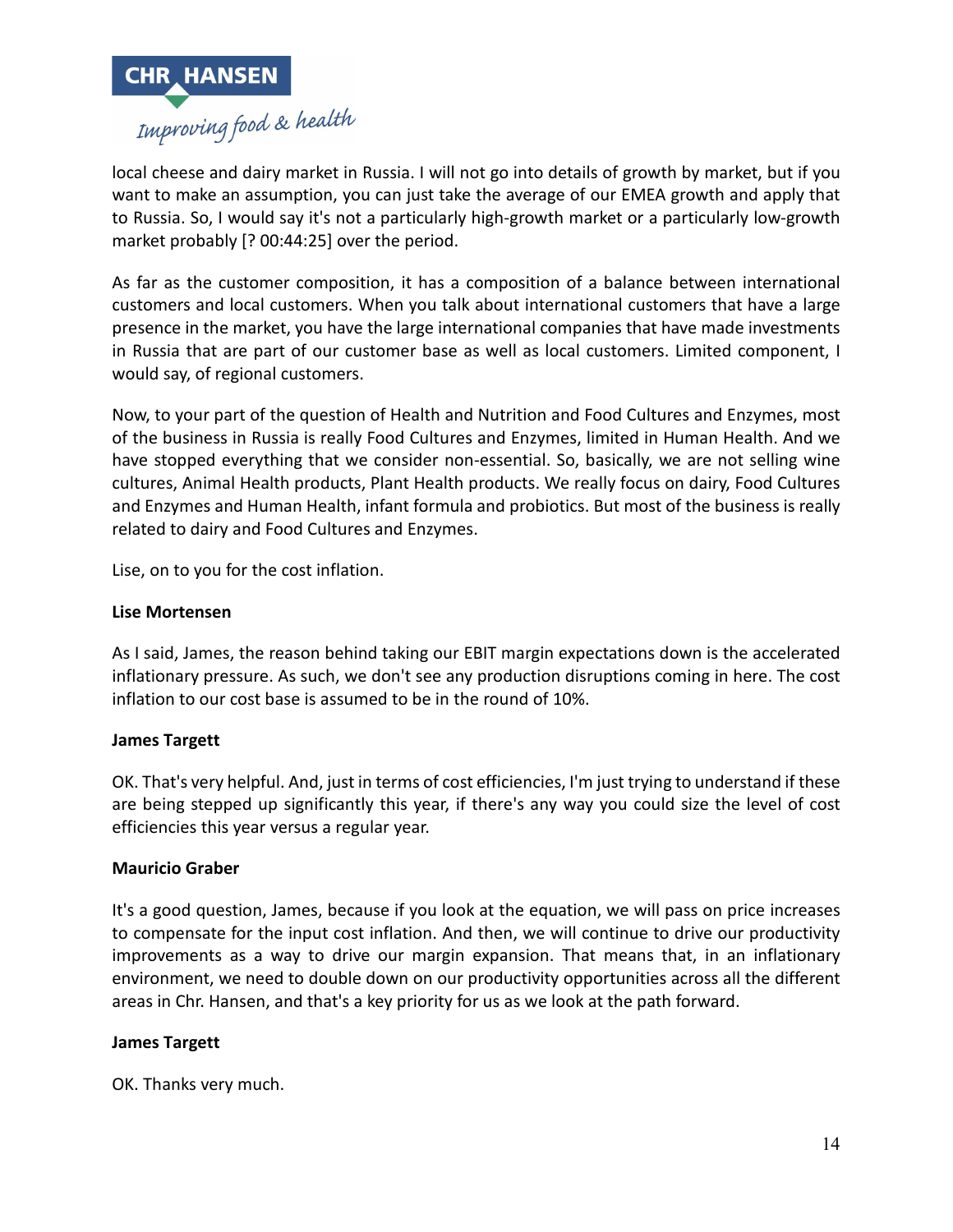

# **Operator**

Our next question comes from André Thormann with Danske Bank. Please go ahead.

# **André Thormann**

Thanks a lot for taking my question, and good morning, everyone. My first question is in terms of Human Health, where I just want to understand whether you're still seeing competitors having supply issues in Human Health, and whether that has given you a tailwind. And also looking into H2, whether you expect that to continue. And my second question is whether you could quantify the negative impact on EBIT from Russia, Ukraine and Belarus that you expect in 2022. Thanks a lot.

# **Mauricio Graber**

Thank you, André. Yes, it's a very challenging supply chain market in Human Health. I think we had continued to benefit on the work for our Group, even though ourselves, we also find this to be challenging. We have had some opportunities because of ability of supply from some of our competitors, but my best assessment is that that will normalise over time. And that's why we say that we expect also our growth to normalise in the second half of the year.

Lise, on to you on the negative impacts from Russia, Ukraine.

# **Lise Mortensen**

André, we have included a reduction of our revenue in that region due to the ongoing war. Usually, we've been saying that we had around 3% of our revenue from Russia, below 1% for Belarus and Ukraine. And now we say, totally for the region, we are down to 2% to 3%. So, we've taken our top-line expectations down. The only other thing I can comment on is, as Mauricio said, the donation that we have planned as part of our operational expenses is going to be of €1 million to €2 million.

# **André Thormann**

OK. So, €1 million to €2 million negative impact on EBIT from this region?

# **Lise Mortensen**

From donating, yes. The profit that we have from continuing parts of our operations in Russia.

# **André Thormann**

OK, cool. And then, just a small follow-up in terms of the first thing that you said, Mauricio. Just to be sure, are you seeing any supply issues in H2 for Human Health? Or is it still just competitors?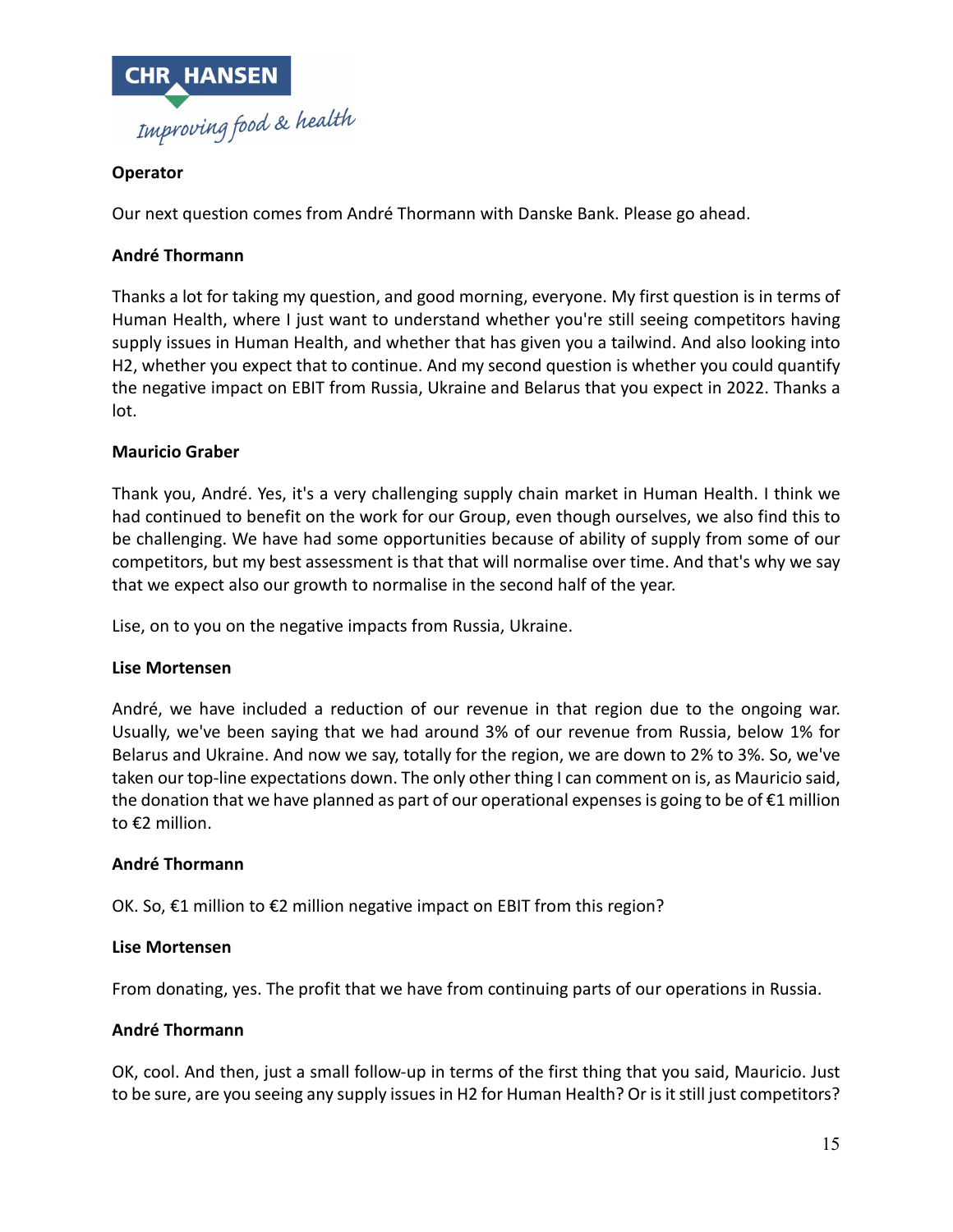

# **Mauricio Graber**

It's a very challenging supply market, André. Difficult to predict that. That's why we have also part of the wide guidance that we provide is because we cannot predict how this will continue to develop. It's getting more difficult to source materials due to the Russia-Ukraine war. It's getting more difficult to secure some materials from China, as well. I think we have a robust team and a good supply chain. We expect not to have any disruptions, but it's a very challenging environment out there.

# **André Thormann**

OK. Thanks a lot.

# **Operator**

Next, we have a follow-up question from Lars Topholm with Carnegie. Please go ahead.

# **Lars Topholm**

Yes. It's actually a question about Russia. Now, you donate your Russian profits, but is that the same impact as if you completely cease to sell to Russia? And the reason I ask is I assume you have some transfer pricing, which means that part of the profit you book on whatever ends in Russia is actually booked in Denmark. Also illustrated by the fact that the EBIT impact from your donation is smaller than Russia's share of revenue. So, if you decided, theoretically, tomorrow to pull out of Russia, would we then see an earnings impact, which is bigger than if you just donate profits? And, of course, how much bigger if the answer is yes? Thanks.

# **Lise Mortensen**

Lars, it's a very complex question you are asking, with many nuances. We have tried to give the transparency that we could by sharing that we expect the profit of the business in Russia to be between €1 million to €2 million. We're very happy to provide you further details to understand better where you're going, but this is--

# **Lars Topholm**

My question, Lise, is, basically, if your gross margin on what you sell to Russia is materially different from your Group gross margin. Because if you then lose or give up the revenue, I assume the incremental margin will be higher than what you are implying if you just donate profit.

# **Lise Mortensen**

Again, it's a good question, Lars. At this point in time, this is not a scenario that we have included in our guidance.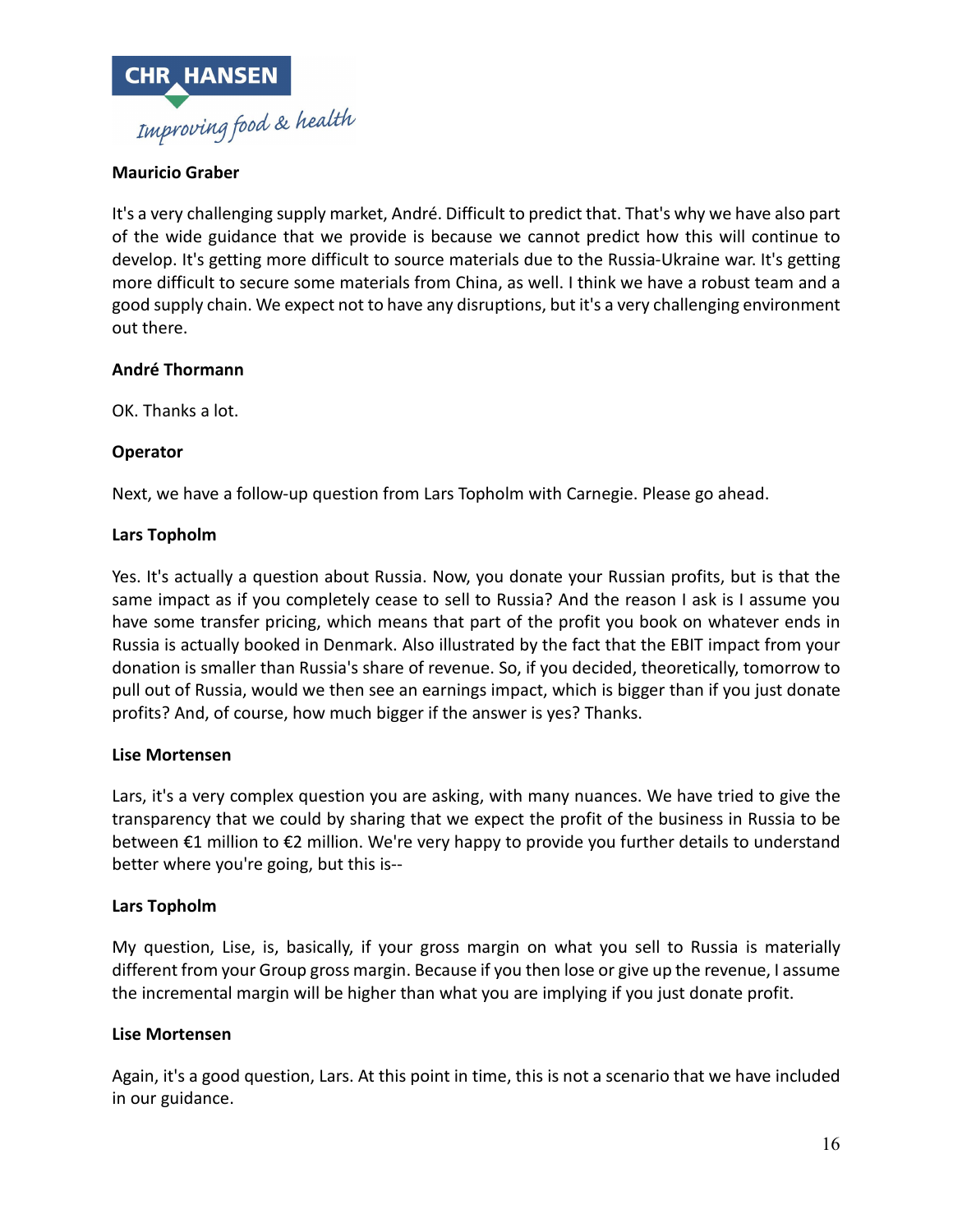

# **Lars Topholm**

But that's exactly why--

# **Mauricio Graber**

We're happy to say that on a one-on-one basis. You're getting there in a quite complex topic also related to transfer pricing.

We have probably time for one more question, if there's an additional question before we wrap up the call.

# **Operator**

Yes. We have a follow-up question from Søren Samsøe with SEB. Please go ahead.

# **Søren Samsøe**

Yes. Thanks. It was regarding HMO. If you could tell us if you have seen more approvals of multistream products among your customers, and also if the bottlenecks that was part of causing the downgrade of the Jennewein acquisition more than a year ago, if those bottlenecks in production have now finally been fully solved. Thank you.

# **Mauricio Graber**

Thank you, Søren. I can definitely confirm that the investment that we made in the facility in Germany, in Rheinbreitbach, to debottleneck the production of HMO has been successful, and we're able to produce to all the volume expectations and demands from our customers. That is ongoing. And we do have more customers signed up for HMO mixes of different HMOs, and obviously continue to engage our dialogue with most of the leading infant formula manufacturers on their level of interest and unique [? 00:54:42] solutions for HMO. It's a market that is emerging and developing fast, but we are committed to deliver the growth that we commented this year of above 20%, and tracking well towards that objective.

# **Søren Samsøe**

Can you try to put some words or quantify or just give us some insight into how important is it that they are using multi-strains or mixes rather than just single strains into the products?

# **Mauricio Graber**

I think, Søren, what I would mention is the following: as you know, 2-FL has been the most commonly-used base in HMO. I think, the market for 2-AFL will probably see several competitors and has less of a differentiation. But it's the one that is being produced with more volume. I think we entered the HMO market because we believe it has innovation and scientific opportunities